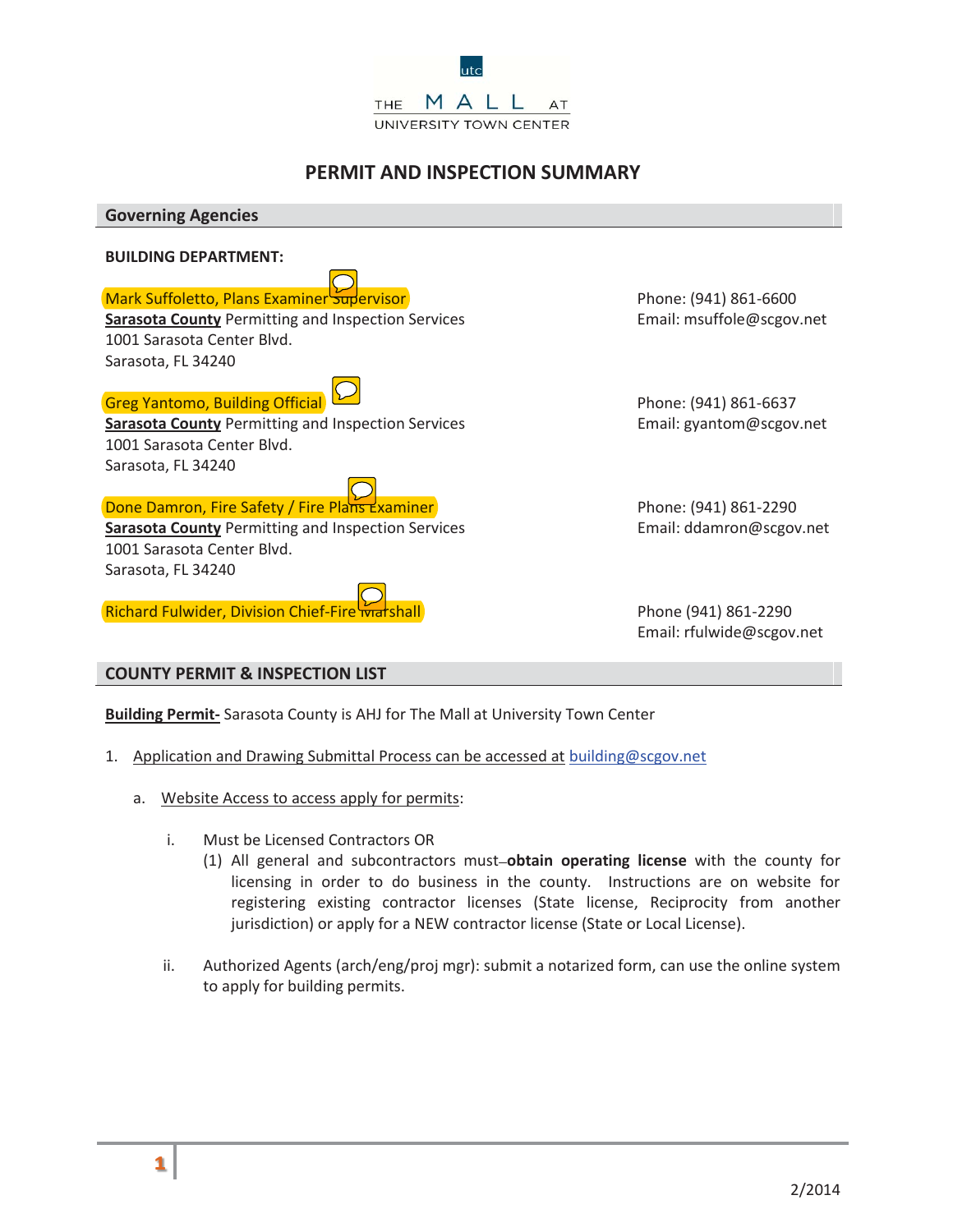

# **PERMIT AND INSPECTION SUMMARY**

Verify, and ensure that you submit for permit early to avoid delays. Permit times may change depending upon construction volume in the local area.

NOTE - Concurrent Review: The County does not need landlord approval in order to review tenant plans.

## **Fire Safety Permit**

- 1. Application and Drawing Review Process: The Fire Safety Permit consists of fire alarm and fire suppression review. The Fire Safety review is part of the standard Building Permit submittal (one submittal for Bldg. Permit and Fire review happens automatically).
	- a. Tenants typically provide a basic submittal with their Building Permit and their Fire Suppression/Fire Alarm subs submit shop drawings at a later date.

## **Restaurants / Food Court Tenant**

- 1. The Department of Business and Professional Regulation (DBPR) is the agency charged with licensing food use and consumer service businesses.
- 2. There are two (2) DBPR agencies that have varying authority over food use and consumer services businesses (1) Division of Hotels and Restaurants (DHR) and (2) Florida Department of Agriculture and Consumer Services (FDACS).
	- a. Application and Drawing Submittal Process (DBPR) **all** plan reviews are done through the Tallahassee office at www.myfloridalicense.com.
	- b. Review Time-frame: By statute they must complete the review in 30 days. We will notify tenants that it may take up to 2 months for the DBPR to complete the review.

#### **Liquor License**

Restaurants will require liquor licensing from the State (DBPR) and review from the County for zoning and utilities. An application must be obtained from state, approved by county and then forwarded to state for final processing.

#### **Notice of Commencement (NOC)**

All tenants will be required to provide an NOC for each build out prior to the first inspection. This information is available on the county clerk website and tied to the permit application number.